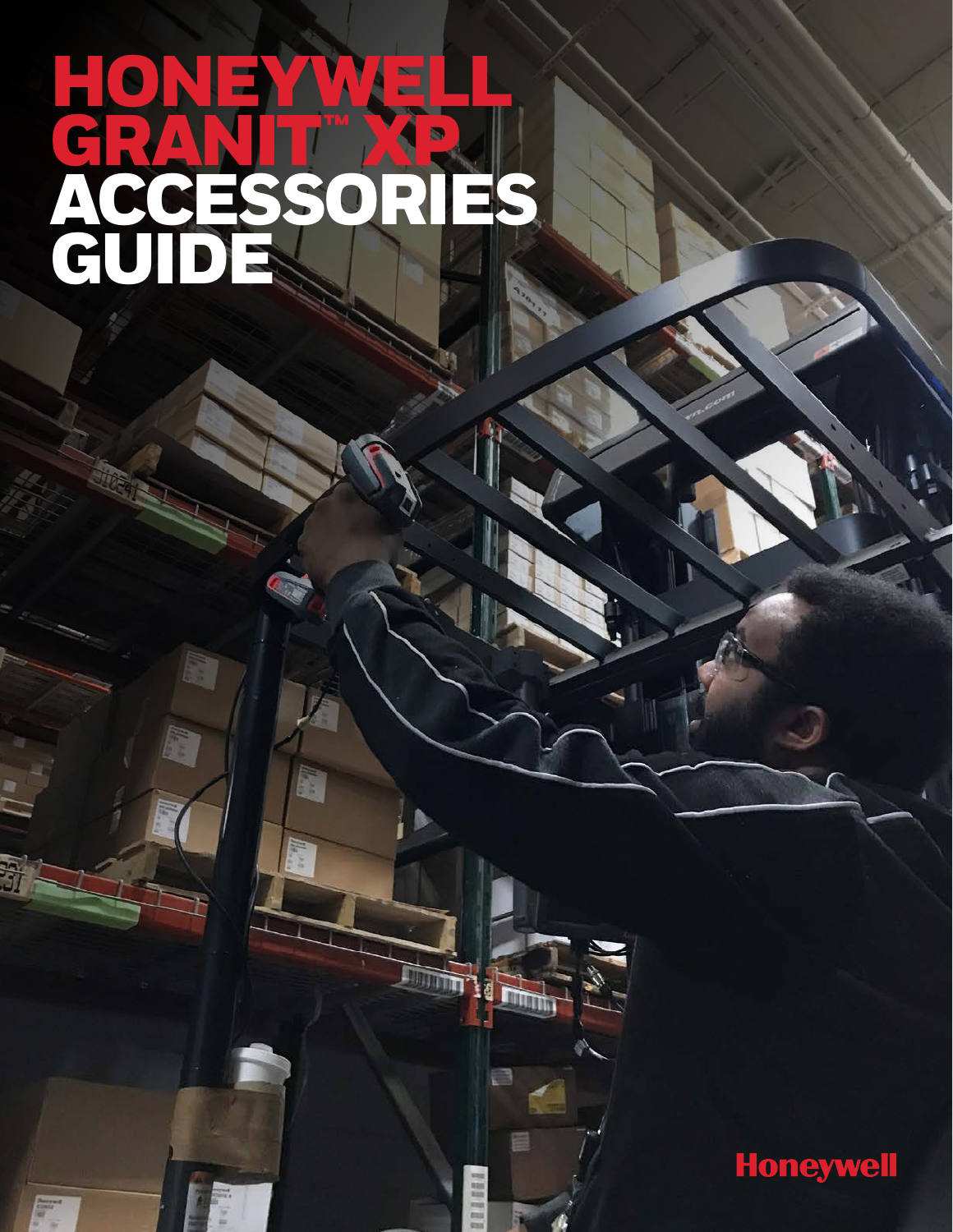## TABLE OF CONTENTS

- **3 Stands, Holders, Holsters, Misc**
- **4 Access Points, Batteries, Charge and Communication Bases, and Chargers**
- **5 Heaters**
- **6 Cables**
- **7 Power Supplies for Charge/Comm Bases**
- **7 Power Supplies for Cabled Connections**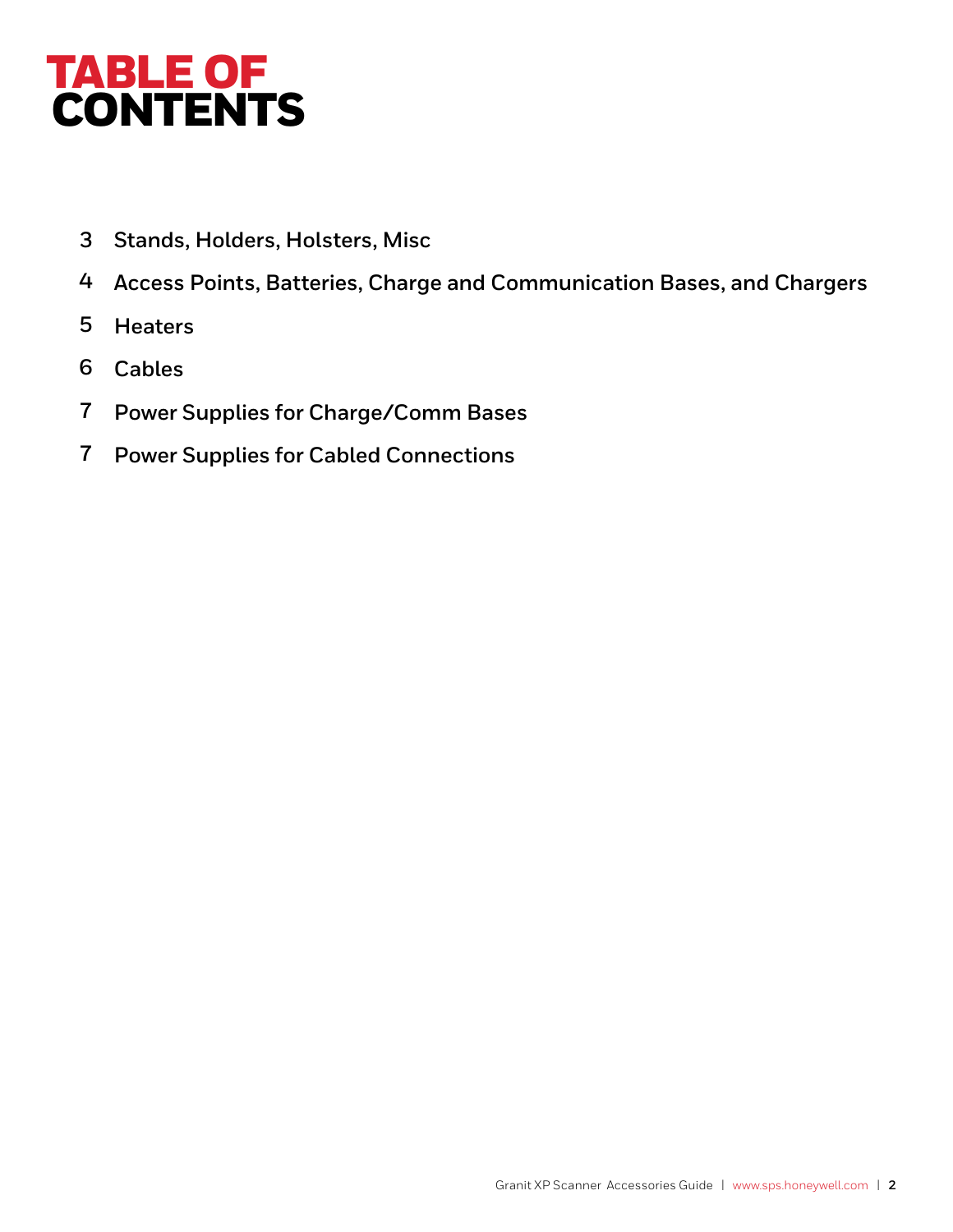## STANDS, HOLDERS, HOLSTERS, MISC



### **Wall-Mount Cup**

Holder Kit: Plastic bracket facilitates mounting of scanner to wall; two mounting screws included in kit.



### HOLDER-010-U HOLSTER-INDUSTRIAL STND-30R00-011-4

### **Granit Holster**

Securely holds Granit and Granit XP scanners, leaving hands free to accomplish tasks.



### **Rigid Presentation Stand**

Stand: gray, 5" rigid rod, weighted base, Granit cradle.



STND-33F00-012-4 TOOLBAL TOOLBAL TOOLBAL VMHOLDER2K

### **Flexible Presentation Stand**

Stand: gray, 9"flexible rod, weighted base, Granit cradle.



### **Take-Up Reel/Tool Balancer**

Suspension reel commonly used for scanner mounting/retention on vehicles and in fixed locations.



### **Vehicle mount holder**

Vehicle Mount Cup: Contains vehicle mount Granit scanner cup with 1 in. dia. ball joint attachment. Recommended use with VMHOLDER3K or VMHOLDER4K), not included.



### **Vehicle mount holder**

Vehicle mount kit: Contains adjustable arm with 1 in. dia. ball joints and circular mounting plate. Recommended use with VMHOLDER 2K cup (not included).



199XILNYRDPLT 199XIORING

### **Lanyard plate**

Replacement metal lanyard plate for connection to tool balancer. Compatible with Granit XP 199Xi models. Pack of 1.



VMHOLDER3K VMHOLDER4K 1991IENDCAP

### **Vehicle mount holder**

Vehicle mount kit: Contains adjustable arm with 1 in. dia. ball joints and square post clamp base for posts up to 3 in. wide and 2.5 in thick. Recommended use with VMHOLDER 2K cup (not included).



### **Corded IP65/67 O-Ring**

O-ring seal for IP65/67 sealing with Granit XP scanner cables. Pack of 10.



### **Battery end cap**

Cordless Granit XP end cap (battery door) for 1991i models.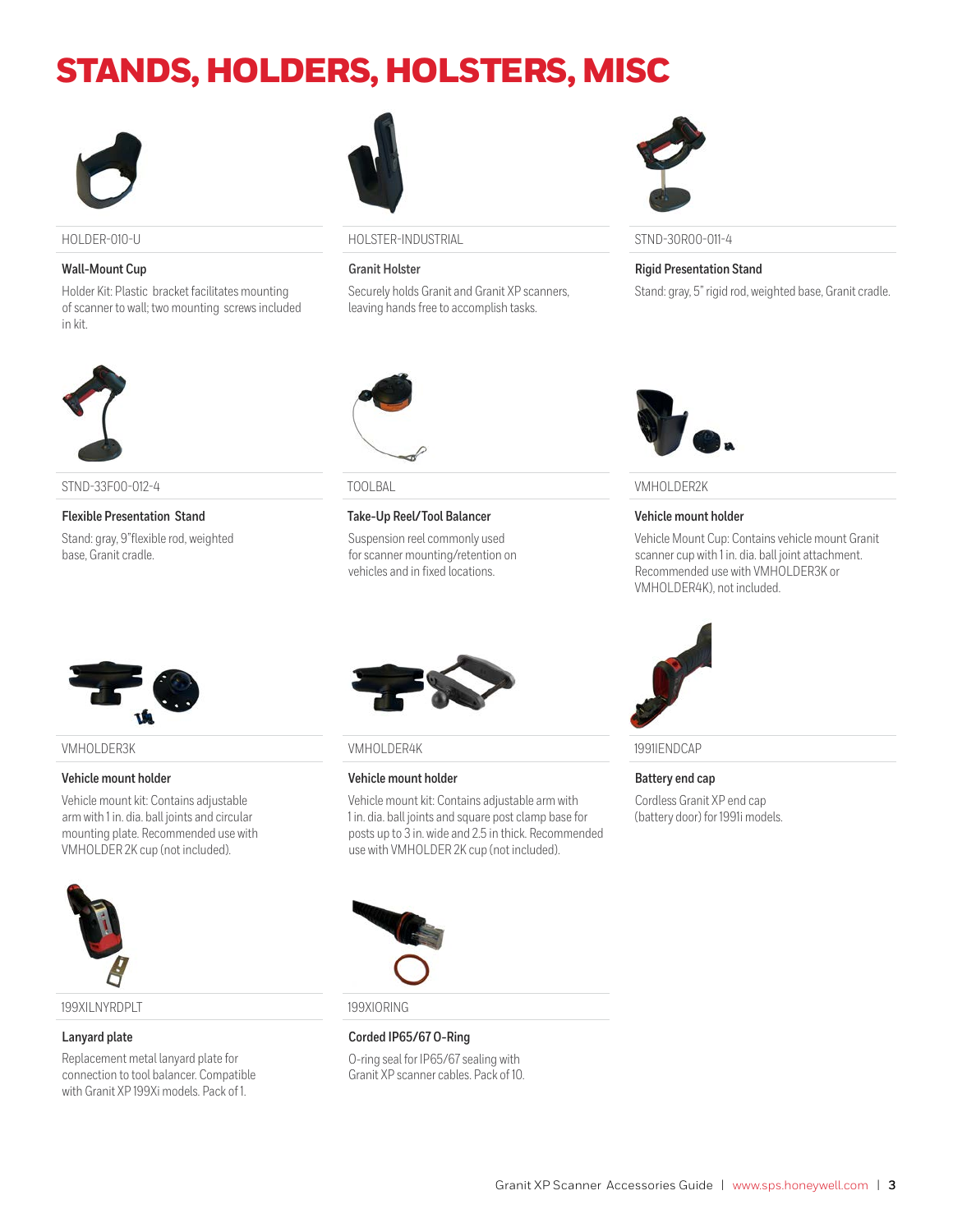## ACCESS POINTS, BATTERIES, CHARGE AND COMMUNICATION BASES, AND CHARGERS



### **Bluetooth Access Point**

Access point for Granit XP scanners. Class 1 Bluetooth, 100m, up to 3 Granit XP scanners can be connected (cables sold separately).



### AP-100BT-07N AP-05-100BT-07N BAT-SCN05

### **Bluetooth Access Point**

Access point for Granit XP and Granit 1981i scanners. Class 1 Bluetooth, 100m, up to 3 Granit XP scanners can be connected (cables sold separately).



### **Smart Battery Pack**

Battery: Lithium-ion battery for Granit XP and Xenon XP cordless scanners.



### **Granit XP Charge/Communication Base**

Base: Charge and communication. Class 1 Bluetooth. 100m (300'), up to 3 scanners can be connected. Compatible with RS232/ USB/KBW cables (sold separately).



### **Granit XP Charge Only Base**

Base: Charge only. Only one scanner can be connected at a time. Power supply required and must be purchased separately.



CCB22-100BT-03N COB22 COB22 MB4-BAT-SCN01XXD06<sup>1</sup>

### **4-Bay Battery Charger – Desk Mount**

4-bay battery charger for use with Granit and Xenon Lithium-ion batteries, desktop power supply, two mounting screws (100006897), and instructions (MBC-INST).



MB4-BAT-SCN01XXW061

### **4-Bay Battery Charger – Wall Mount**

4-bay battery charger for use with Granit and Xenon lithium-ion batteries, wallmount power supply, two mounting screws (100006897), and instructions (MBC-INST).

1. Indicates characters designating regional configuration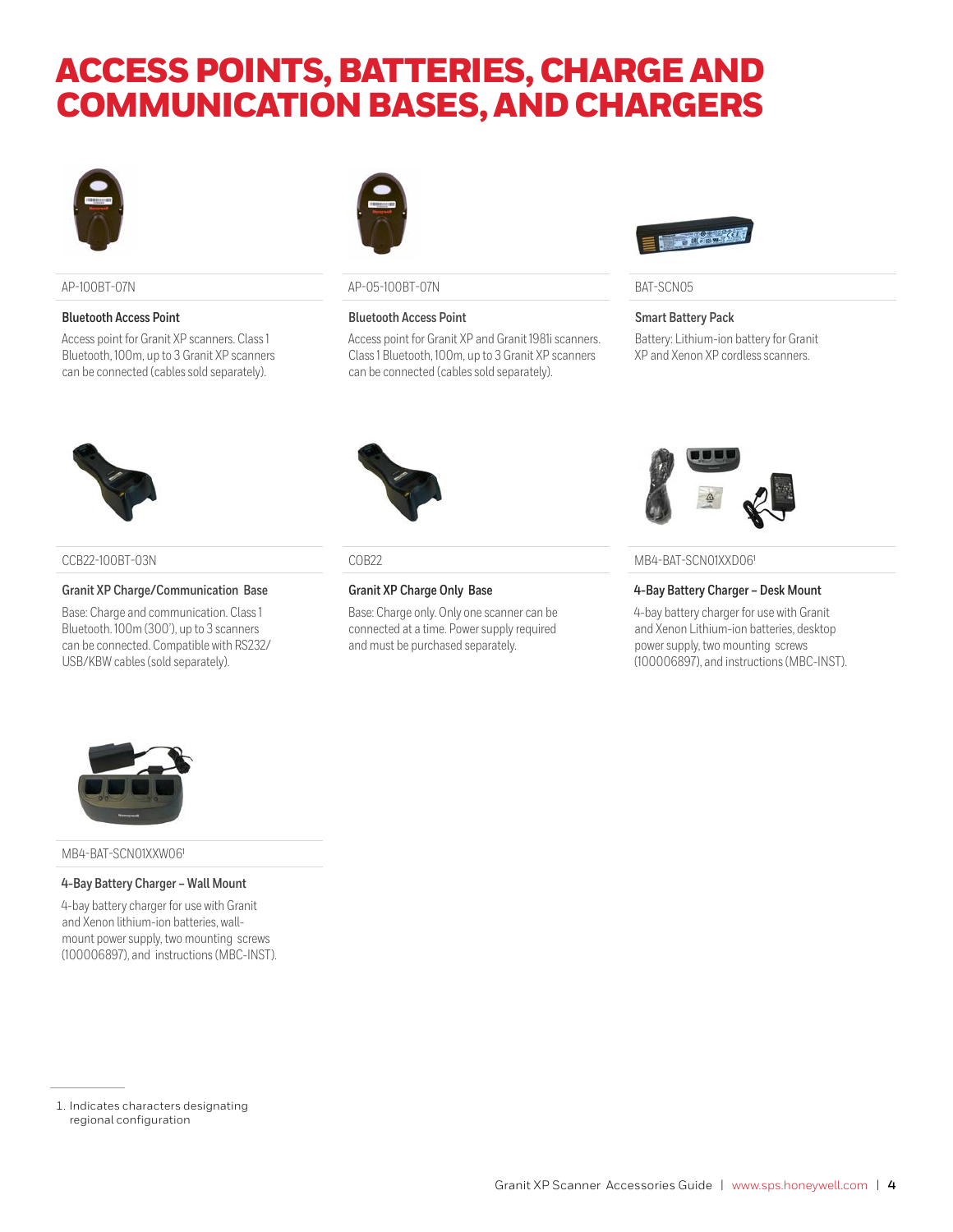## **HEATERS**



### **Scanner Heater with Cable Retractor**

24V heater for Granit scanners in freezer environments.



520L-24-S3 520L-3648-S3

### **Scanner Heater with Cable Retractor**

36-48V heater for Granit scanners in freezer environments.

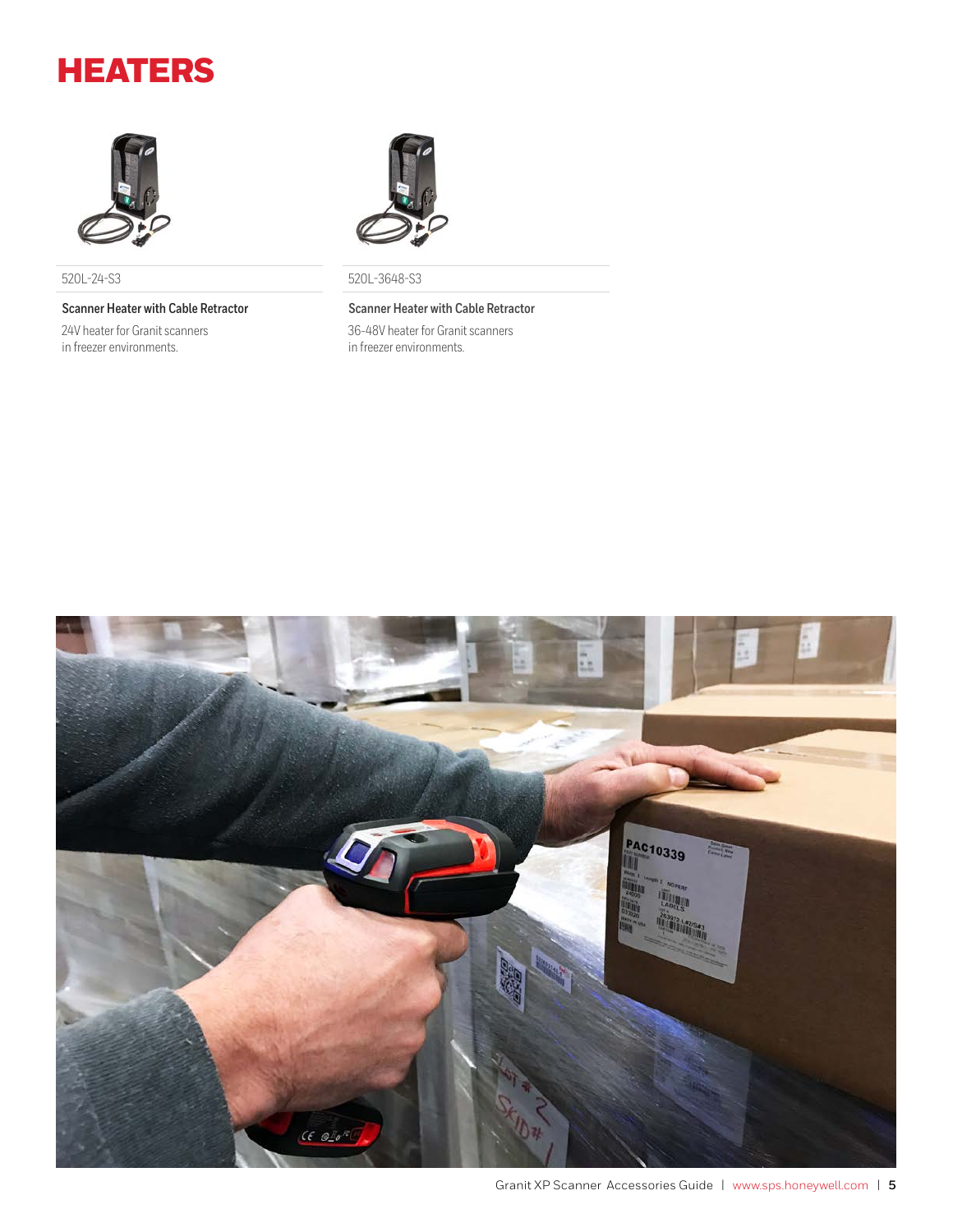## **CABLES**

### **RS-232 Power Cable**

Cable: RS232 (5V signals), black, DB9 Female, 3m (9.8'), coiled, 5V external power with option for host power on pin 9, w/o ferrite.

### **RS-232 Power Cable**

Cable: RS232 (+5V signals); black, DB9 female, 5m (16 ft), coiled, external power with option for host power on pin 9, w/o ferrite.

### **RS-232 Power Cable**

Cable: RS-232 (5V signals), black, DB9 Male, 3m (9.8'), coiled, external power with option for host power on pin 9, Wincor Beetle.

### **USB Power Cable**

Cable: Industrial (for freezer environments)USB, black, Type A, 3m (9.8'), straight, 5V host power.

### **RS-232 Power Cable**

Cable, Industrial (for freezer temps): RS-232 (5V signals), black, DB9 Female, 3 m (9.8 ft), coiled, 5V external power with option for host power on pin 9, w/o ferrite.

### CBL-020-500-C00 CBL-020-350-S00 CBL-120-300-C00

### **RS-232 Power Cable**

Cable: RS-232 (5V signals), black, DB9 female, 3m (9.8'), straight, external power with option for host power on pin 9, w/o ferrite.

### **RS-232 Power Cable**

Cable: RS-232 (+/- 12V signals), black, DB9 Male, 3m (9.8'), coiled, external power with option for host power on pin 9, w/o ferrite.

### **USB Power Cable** Cable: USB, black, Type A, 3m (9.8'),

straight, 5V host power, w/o ferrite.

**USB Power Cable**

Cable: USB, black, Type A, 5m (16.4'), coiled, 5V host power, w/o ferrite.

### **USB Power Cable**

**PS-2 Power Cable**

Cable: USB, black, 12V locking, 3m (9.8'), straight, 5V host power, w/o ferrite.

Cable: USB, black, PS-2 Keyboard Wedge, 3.7 meter (11.3 ft) Coiled, 5V, w/o ferrite.

### **USB Power Cable**

Cable: USB Granit scanner cable, compatible with USB D9 connectors on VM series docks, w/o ferrite.

### CBL-503-300-S00 CBL-503-500-C00 CBL-720-300-C00

### **USB Power Cable**

### Cable, USB, black, 12V locking, 5m (16.4'), coiled, 5V host power, w/o ferrite.

CBL-720-370-C00 CBL-800-300-C00 CBL-801-370-C00

### **USB C Power Cable** Cable: USB C, 3m (9.8'), coiled, 5V host power, w/o ferrite.

### CBL-020-300-C00 CBL-020-300-C00-01 CBL-020-300-C00-02

### **RS-232 Power Cable**

Cable, Industrial (for freezer temps): RS-232 (5V signals), black, DB9 Female, 3 m (9.8 ft), coiled, 5V external power with option for host power on pin 9, with ferrite.

### **RS-232 Power Cable**

Cable: RS-232 (+/-12V signals), black, DB9 Female, 3m (9.8'), coiled, 5V external power with option for host power on pin 9, w/o ferrite.

### CBL-220-300-C00 CBL-320-300-C00 CBL-500-300-C00

### **USB Power Cable**

Cable: USB, black, Type A, 3m (9.8'), coiled, 5V host power, w/o ferrite.

### CBL-500-300-C00-07 CBL-500-300-S00 CBL-500-300-S00-01

### **USB Power Cable**

Cable, Industrial (for freezer environments) USB, black, Type A, 3m (9.8'), straight, 5V host power, w/o ferrite.

### CBL-500-500-C00 CBL-501-300-S00 CBL-503-300-C00

### **USB Power Cable**

Cable: USB, black, 12V locking, 3m (9.8'), coiled, 5V host power, w/o ferrite.

### **KBW Power Cable**

Cable: KBW, black, PS2, 3m (9.8'), coiled, 5V external power with options for host power, w/o ferrite.

### **RS-232 Talkman Power Cable**

Cable, RS-232 (5V signals), black, Granit to Vocollect Talkman, 3.7m (12 ft), coiled, host 5V power only, w/o ferrite.